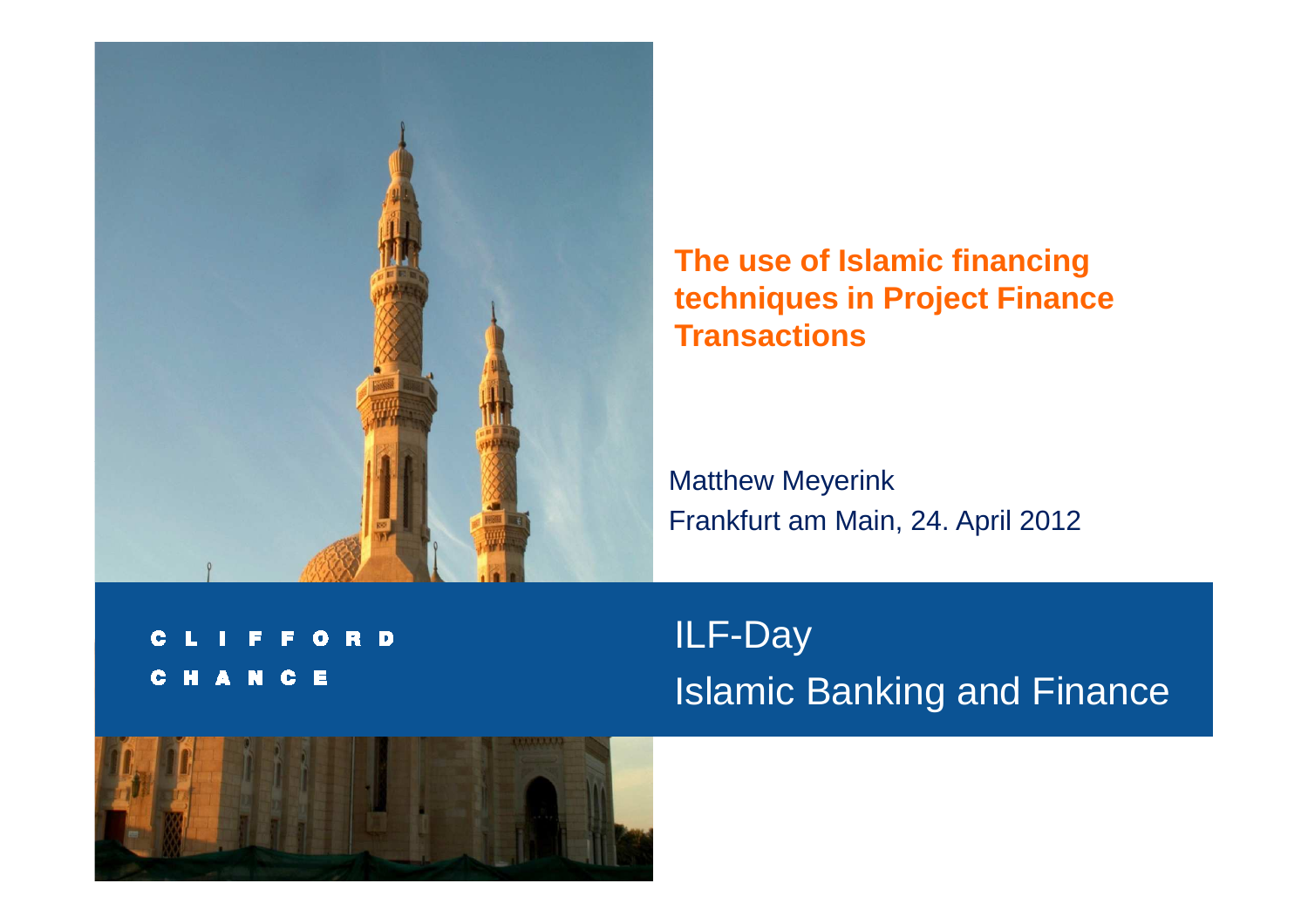### **Overview**

- I.Project Finance
- II.The Rise of Mega Project Financings
- III.Case Study: Saudi Kayan Petrochemical Project
- IV.Multi-sourced Project Financings
- $V_{\cdot}$ The Rise of Islamic Project Finance
- VI.Incorporating an Islamic Tranche
- VII. Ijara Lease Arrangement
- VIII. Structural Issues
- IX. Transactional Issues

2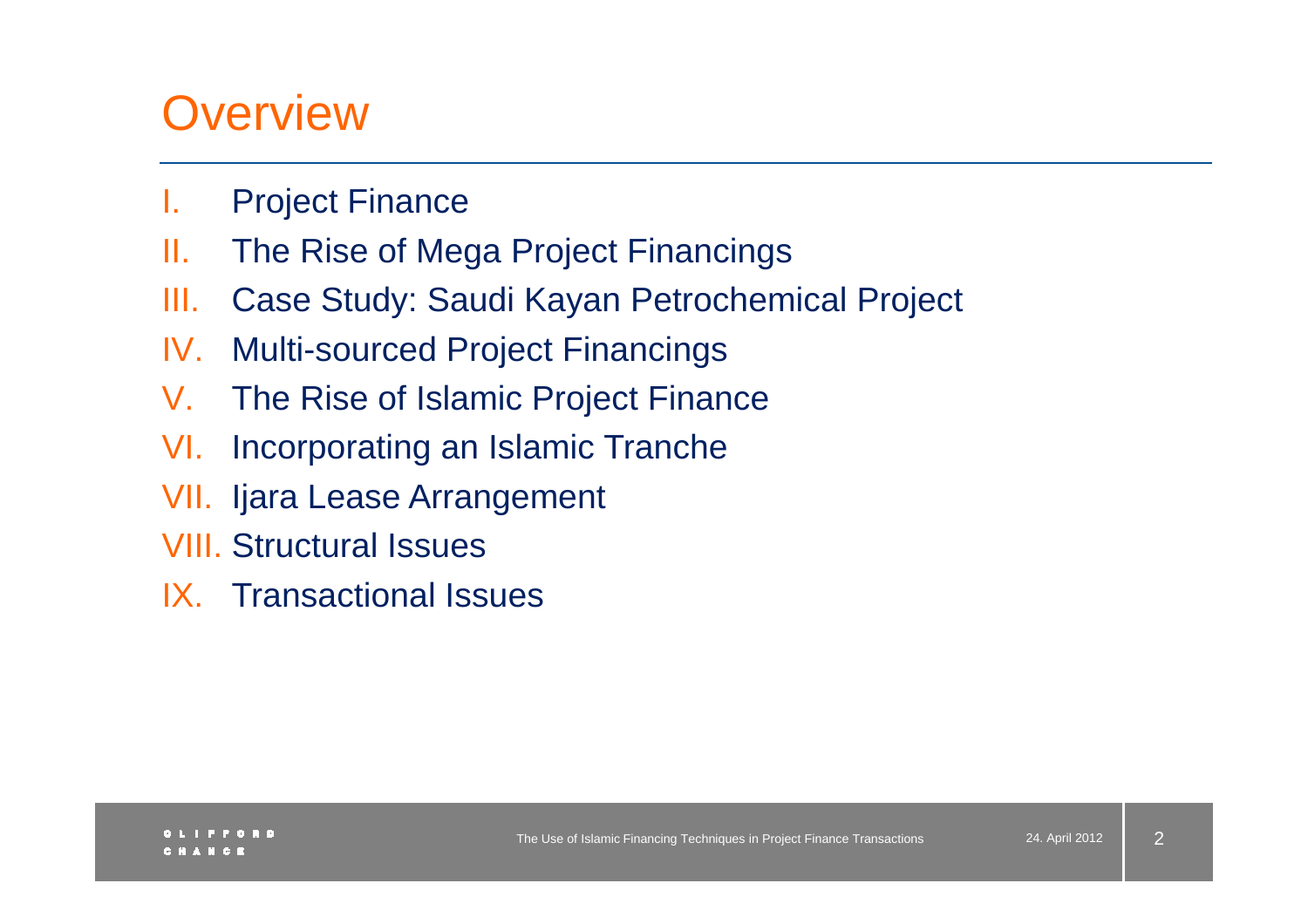#### Project Finance

- $\mathbb{R}^n$  Project finance is the long term financing of infrastructure and industrial projects (ports, roads, rail, stadiums, petrochemical plants)
- $\mathbb{R}^2$  The financing is based upon the projected cash flows of the project rather than the balance sheets of the project sponsors
- Typically a project financing structure involves a number of equity investors, known as sponsors, as well as a syndicate of banks or other lending institutions that provide loans to the operation
- The loans are most commonly non-recourse loans, which are secured by the project assets and paid entirely from project cash flow, rather than from the general assets or creditworthiness of the project sponsors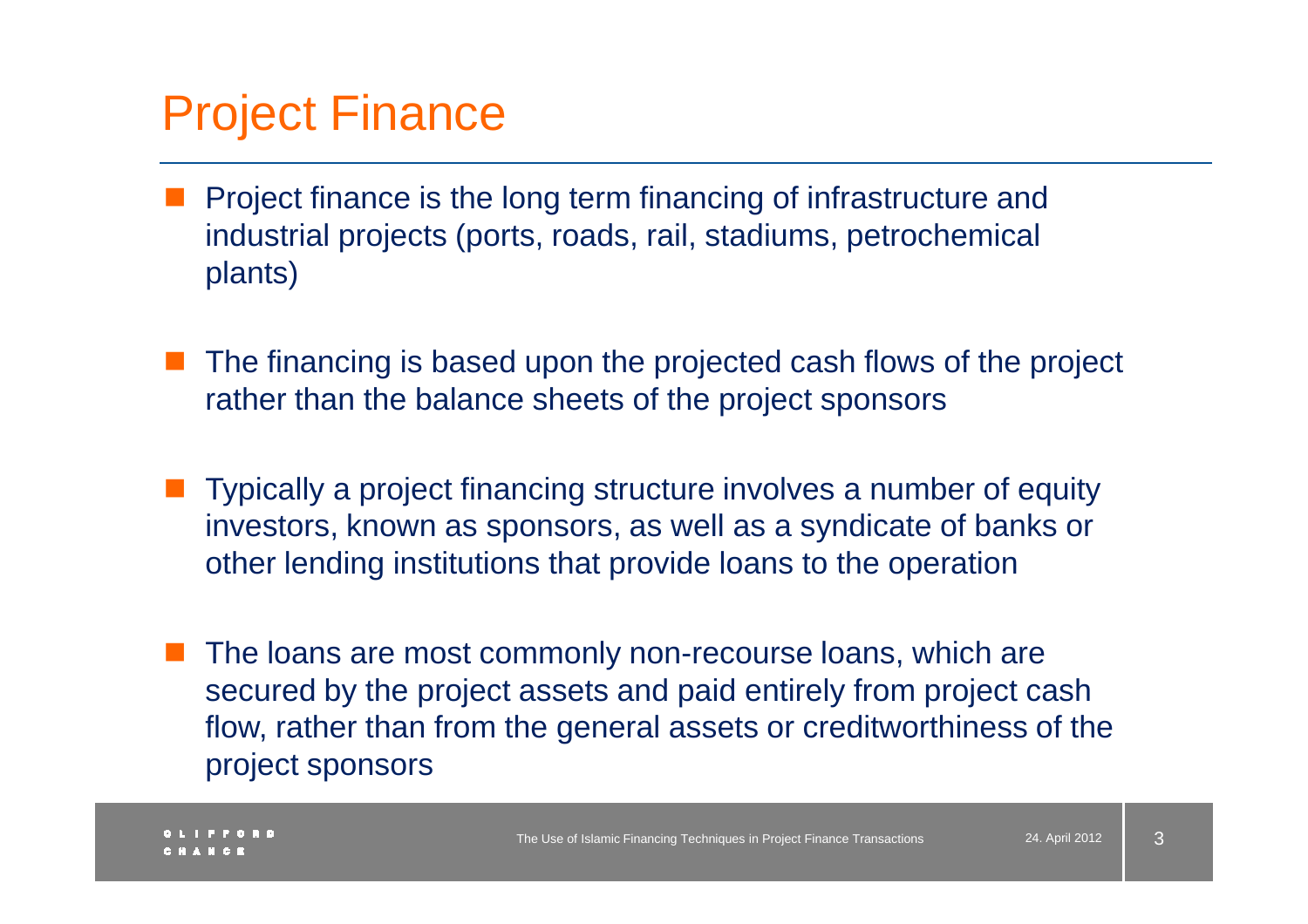## The Rise of Mega Project Financings

- $\mathbb{R}^n$  Increasing population throughout the Muslim world and demand in investment for infrastructure in Muslim populated countries
- The size and volume of energy, power, infrastructure and other projects in the Middle East (particularly the GCC) continues to grow
- Projects are becoming larger, and financings are now measured in billions of dollars instead of just hundreds of millions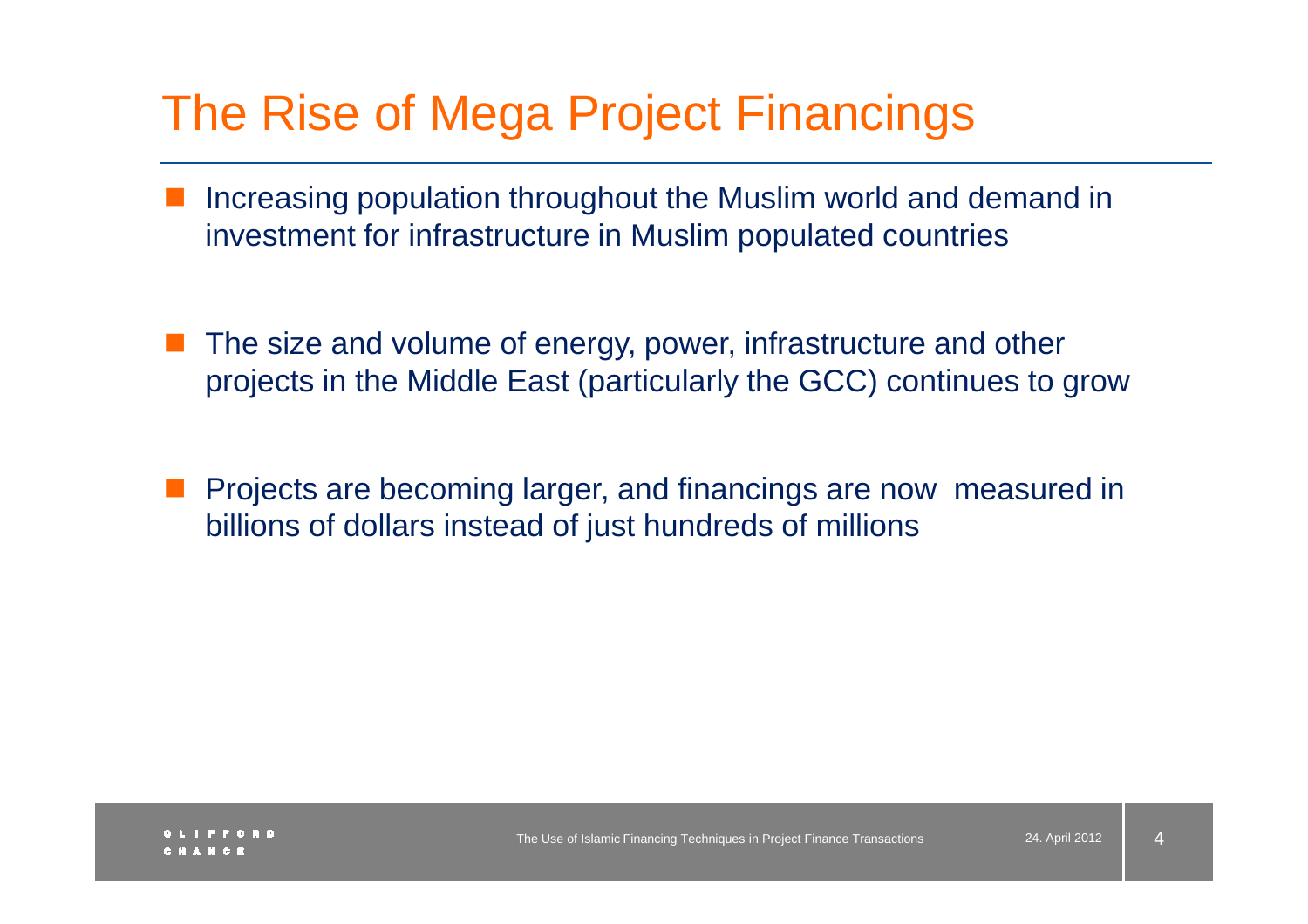# Case Study

#### $\mathbb{R}^n$ Saudi Kayan Petrochemicals Project

- World scale vertically integrated petrochemicals complex to be built in Saudi Arabia
- Petrochemicals Complex consists of numerous plants producing for export of products to markets in the region and the world
- $\bullet$  Petrochemicals are used in the manufacture of adhesives, cosmetics, plastics, health care products, fragrances, food additives
- Project Costs: USD 10 billion
- •Financing package: USD 6 billion
- •At the time the largest Ijara lease facility: USD 1 billion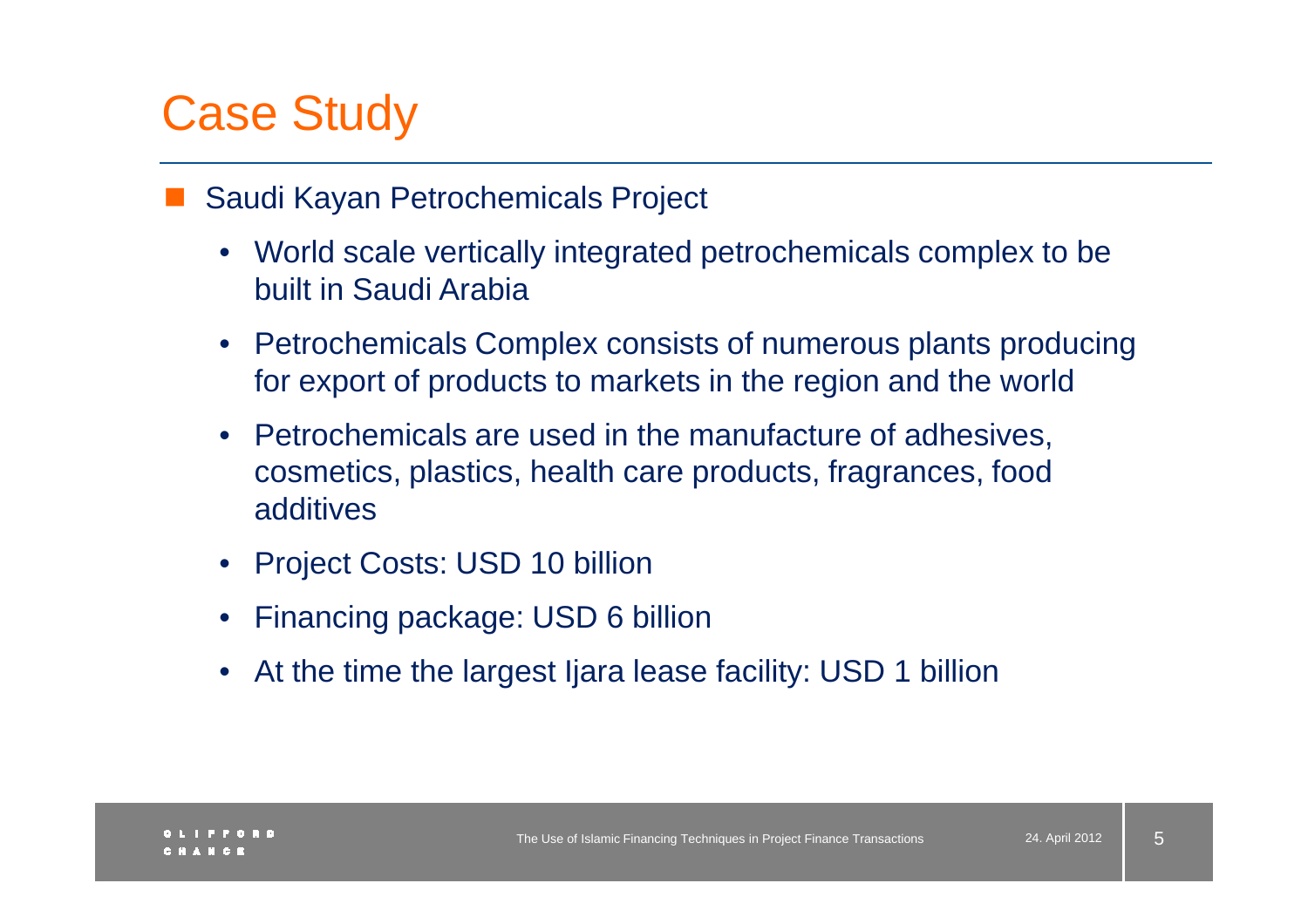# Multi-sourced project financings

- $\mathbb{R}^n$  The rise of mega Projects has meant that Sponsors cannot rely on just one source of financing
- Financing needs to be sought from numerous sources:
	- Conventional financing
	- $\bullet$ Export Credit Agencies
	- $\bullet$ Multilateral Development Banks
	- $\bullet$ Governmental financing institutions
	- •Islamic financing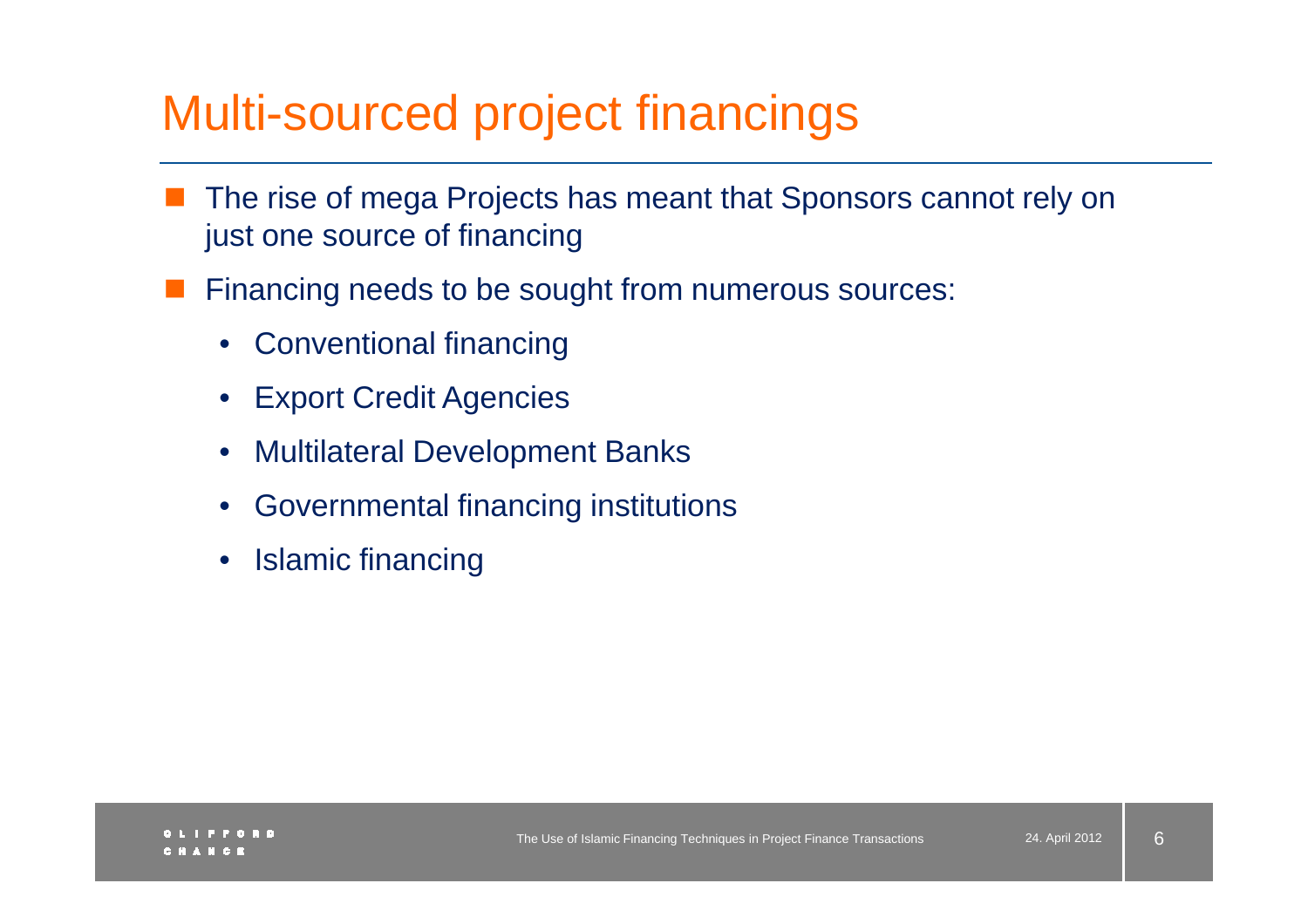### The Rise of Islamic Project Finance

- A growth in the wealth of a number of Islamic states has led to greater demand for opportunities to allow Muslims to invest in accordance with their personal beliefs and in accordance with the manner prescribed by the rules of Islam
- The rise of mega project financings means looking for all sources of liquidity and diversify funding techniques – international banks, which traditionally provide the majority of financing for such projects, may become constrained in their ability to provide finance due to their own specific risk-allocation ceilings in particular sectors and in particular geographies. Increasingly Islamic finance is the source of debt in a world troubled by the credit crunch (impacting US and European markets)
- Sponsors need to search for other sources of funding, including Islamic financing – this year Islamic finance is expected to make up 30% of project finance market in the GCC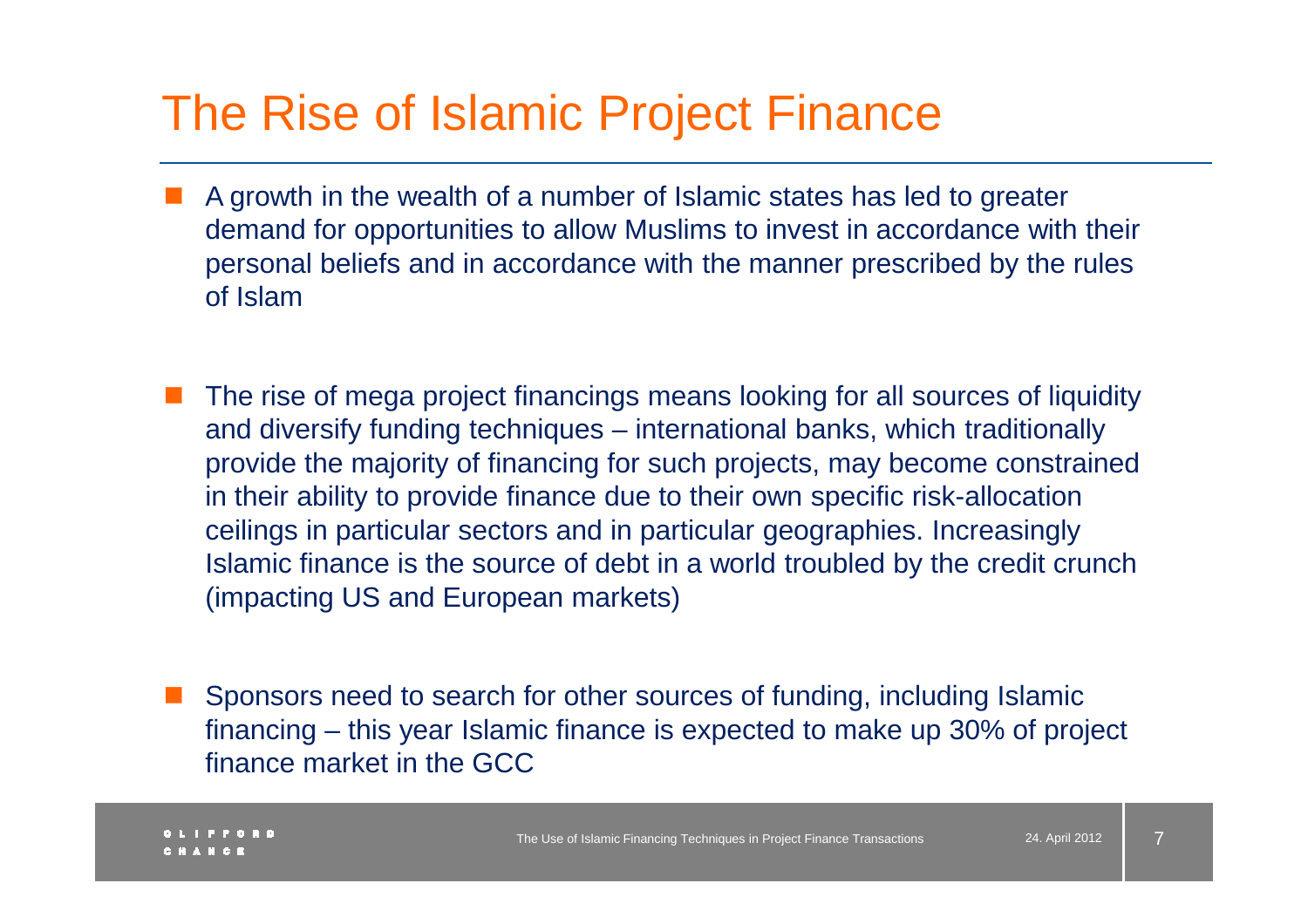#### The Rise of Islamic Project Finance

- Desire of companies in the Middle East region to demonstrate to their shareholders that their financings conform with the principles of Islam
- Islamic Project Finance market can be distinguished from the general Islamic banking and sukuk markets in that the Islamic tranches are usually integrated within a much wider multi-sourced financing arrangement
- Structuring and implementation of an Islamic tranche as part of a wider multi-sourced financing arrangement presents challenges for both project financiers and sponsors
- It requires Shari'a compliant financing solutions to be integrated in a way that adheres to traditional project finance principles – typically requires the Islamic lenders to assume a *pro rata* and *pari passu* position with the other senior lenders, whilst adhering to Shari'a principles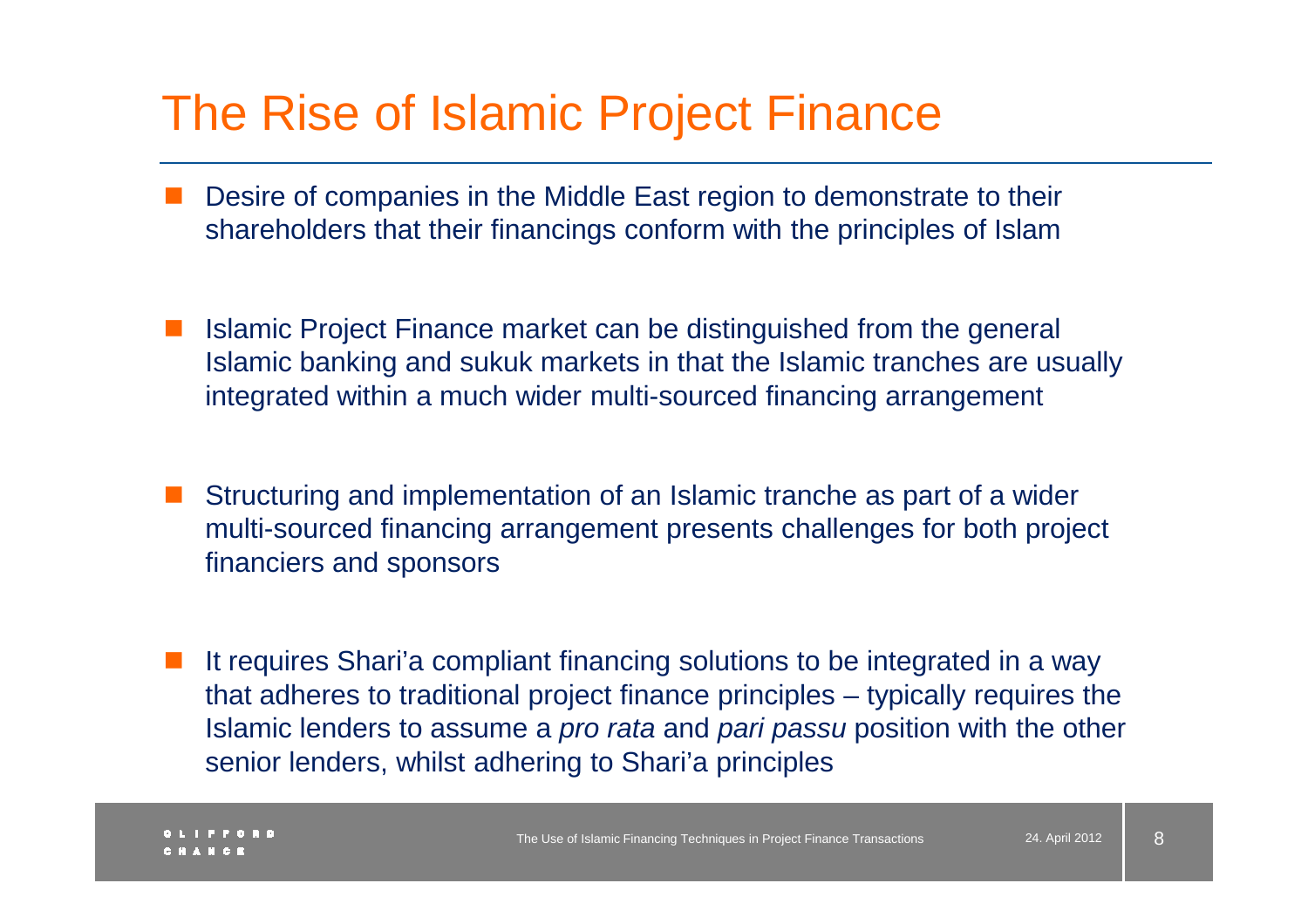## The Rise of Islamic Project Finance

- Conceptually Project Finance is an area conductive to Islamic finance
	- $\bullet$  Remuneration of the Islamic financier is not based on the lapse of time but based on revenues (cashflow) generated by the Project.
	- The Lender will be an active partner in the Project and not a conventional creditor, therefore will take a commercial risk, which tends to resemble the philosophy of project financing.
- $\mathcal{L}_{\mathcal{A}}$  Project finance uses a variety of contractual and financial arrangements in order to fund specific projects in different sectors and environments, and involves a real, useful and beneficial asset – this seems entirely relevant to the principal of asset backing in Islamic law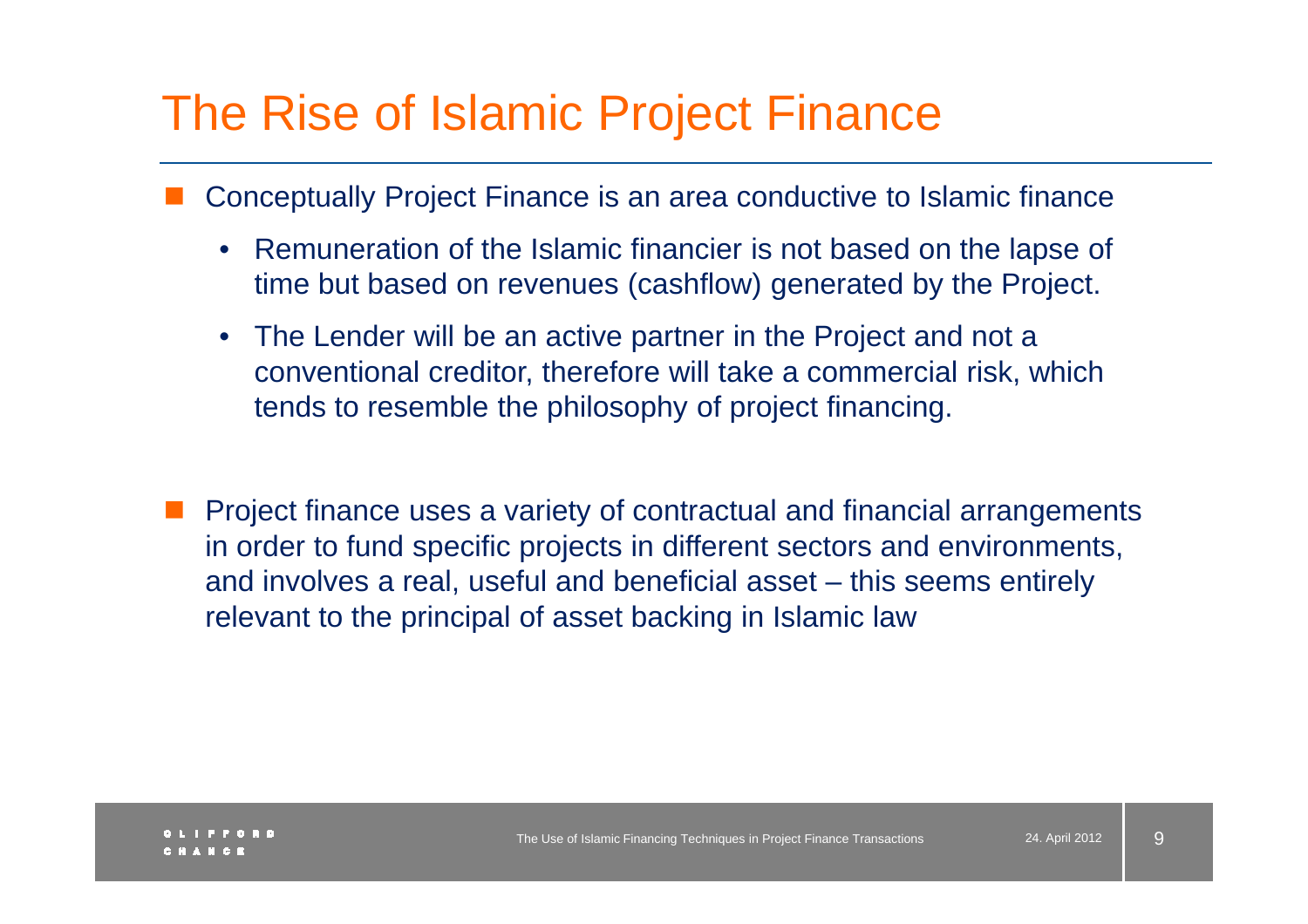#### Incorporating an Islamic tranche

- The relationship between Islamic banks and their customers is not the same as the conventional creditor and debt relationship – but rather one involved in sharing of financial risks and rewards
- Islamic finance is also principally asset based and in line with Shari'a principles of risk sharing, Islamic financiers bear some of the risks associated with ownership of the relevant assets. This is a classic method of avoiding Islamic speculation and *riba* concerns – conforming business practices to religious principles
- $\mathcal{L}_{\mathcal{A}}$ There is complexity in applying these principles to project finance
- $\mathcal{L}_{\mathcal{A}}$  Typically the Islamic financing tranche is structured in such a way that it mimics conventional financing – at least in terms of risk allocation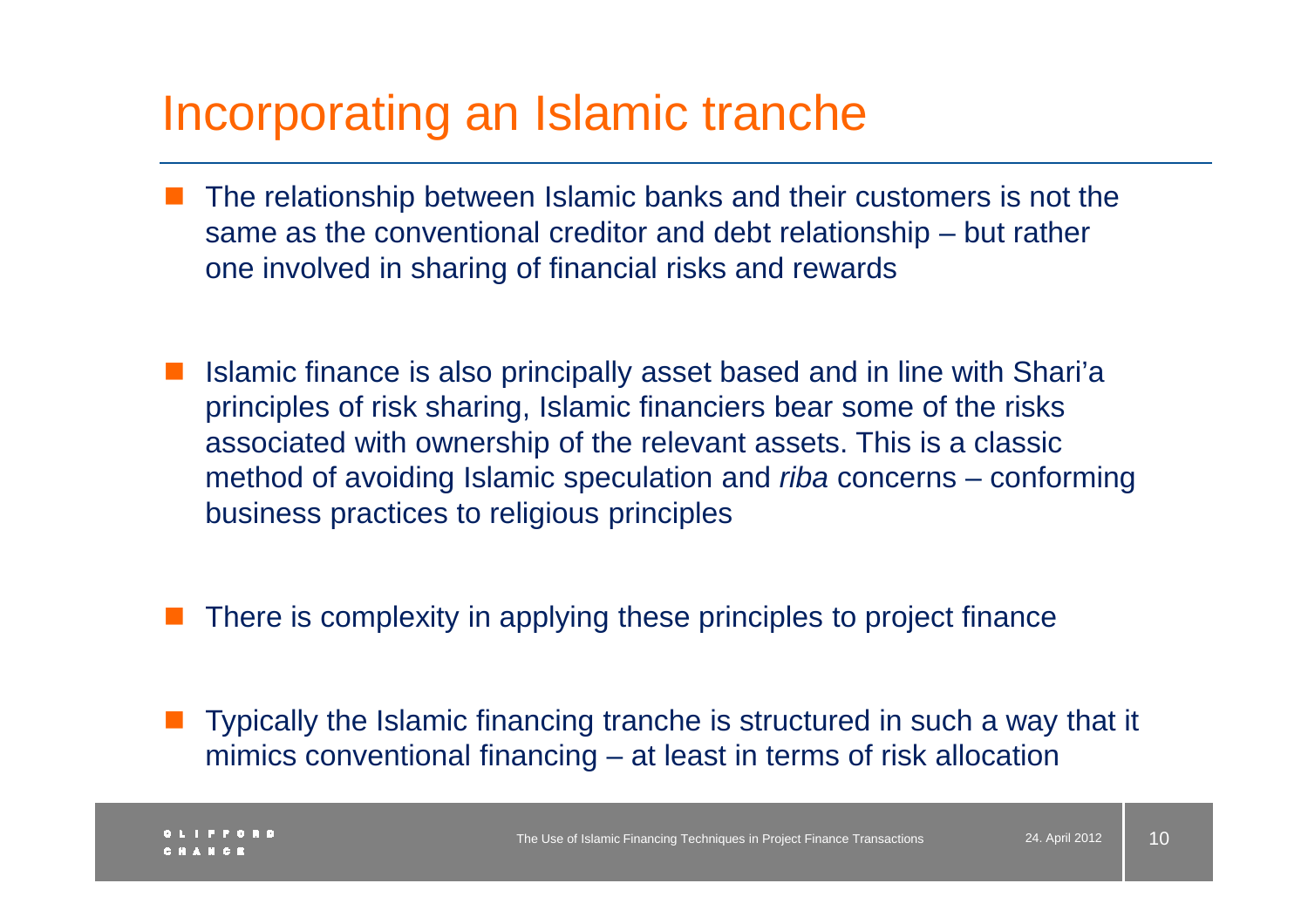#### Ijara lease arrangement

- One of the preferred techniques for structuring a greenfields Islamic project financing is the use of an Ijara lease arrangement
- The project company will procure the assets on behalf of the Islamic financiers. A procurement contract acts as the funding instrument whereby payments made by the banks to the project company or the EPC contractor during the construction period – this occurs in he same manner as utilisations / drawdowns under a conventional project financing facility.
- M. The assets are then delivered to the Islamic financiers once completed
- An Ijara or lease arrangement is then effected in which the assets are leased to the project company. This enables the Islamic financiers to generate a return from the Project which replicates the economics of the arrangements typically associated with conventional project financing

11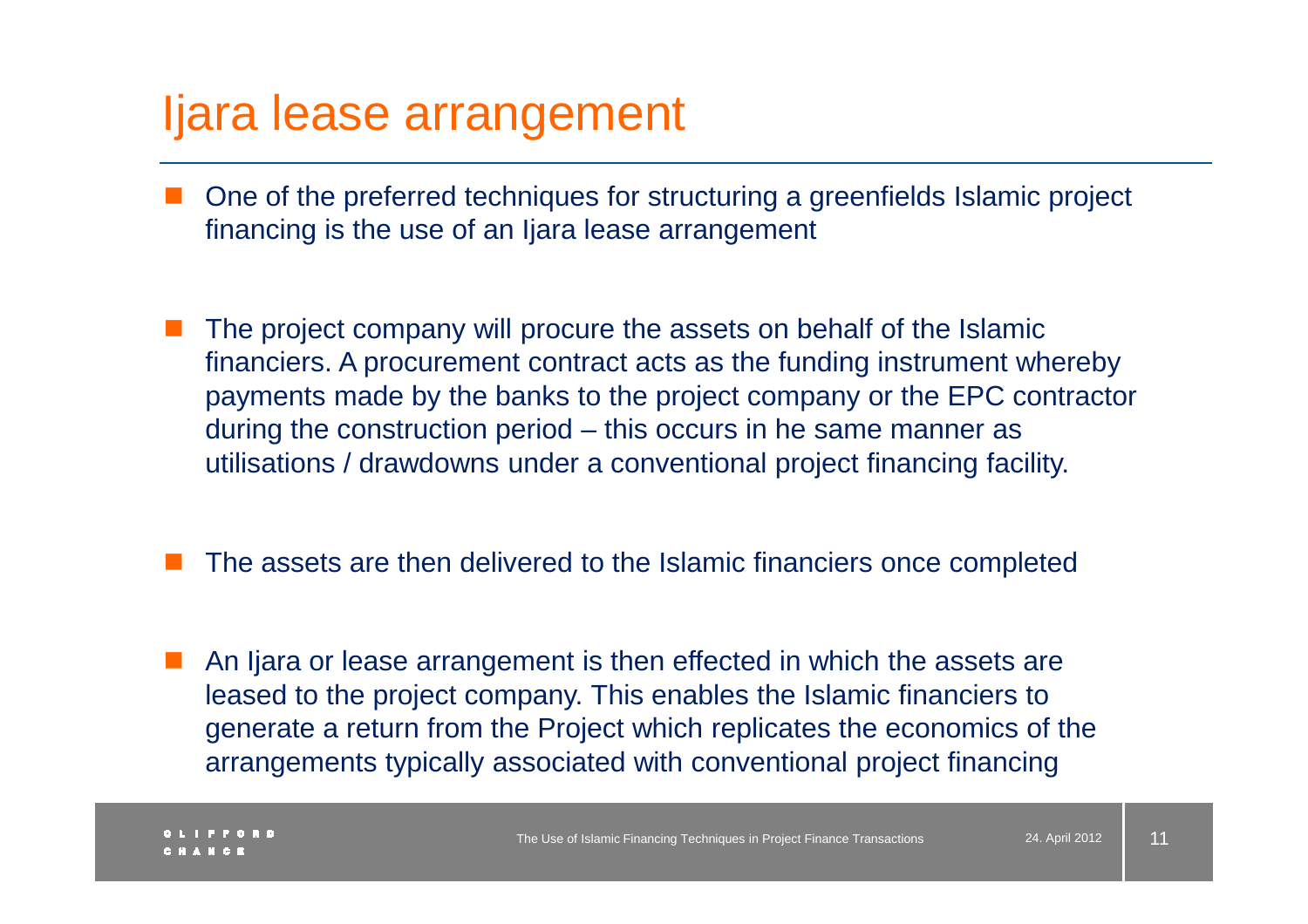#### Ijara lease arrangement

- A forward lease arrangement is also entered into during the construction of the assets which "salvance" rental perments are mode by the project. the assets which "advance" rental payments are made by the project company while the assets are still be constructed
- M. To the extent that the asset is never delivered to the Islamic financiers and therefore the project company does not have the benefit of the lease of the assets, then such "advance" rental payments are typically required to be refunded to the project company
- To avoid this outcome, if the assets are not delivered to the financiers, then the project company is required to pay liquidated damages under the procurement contract equal to the aggregate of the "advance" rental payments which the project company has paid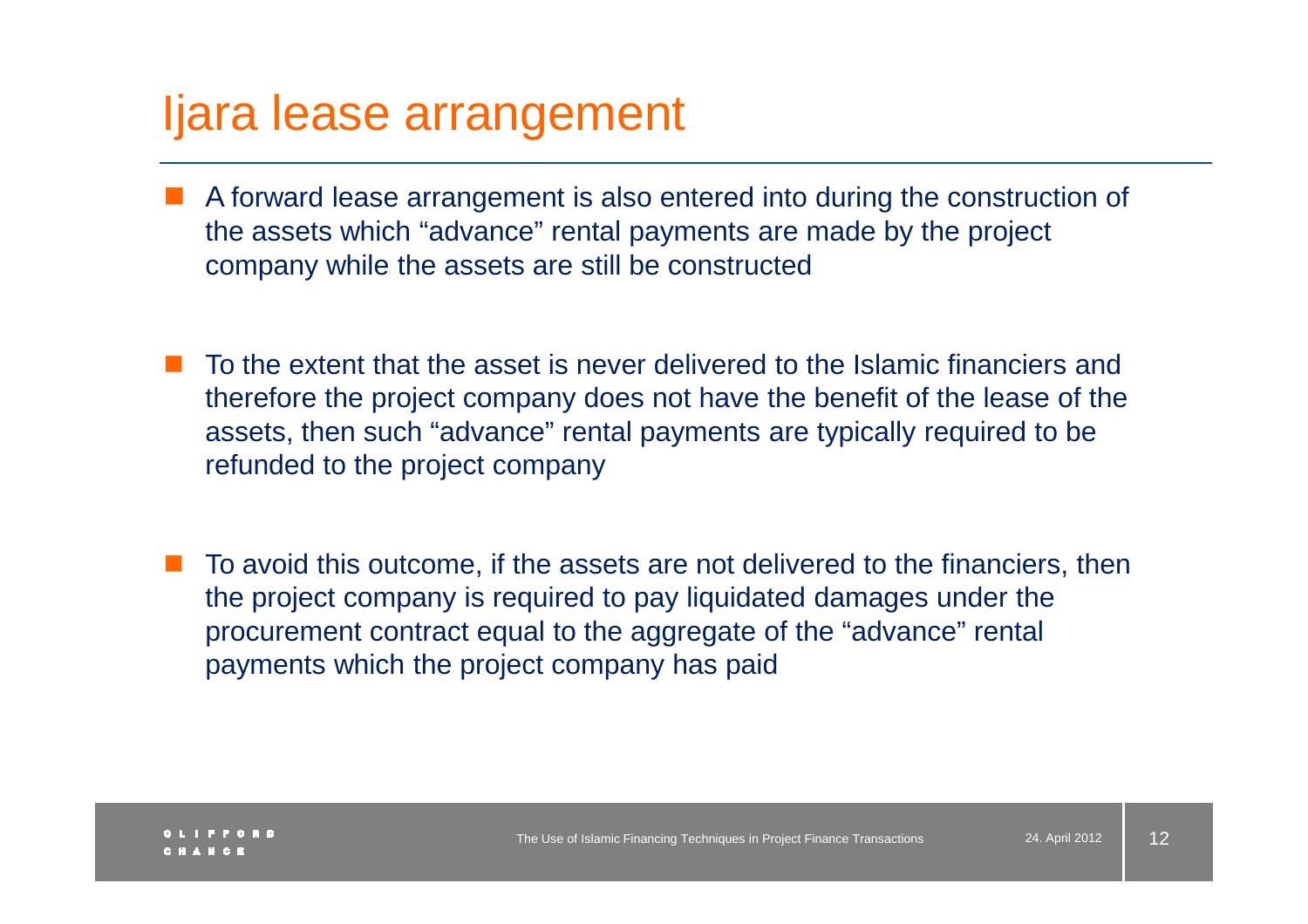#### Structural issues: Acceleration

- In theory, Islamic financiers and conventional financiers may have very different rights. The Islamic financier may be the owner or lessor in possession, and the conventional financier may be a secured party. However, the parties would expect that the assets are available for the benefit of all financiers
- If there is an event of default, the Islamic financiers will have the benefit  $\epsilon$ of a purchase undertaking which serves as a method of accelerating the payment of the Islamic tranche
- $\mathcal{L}_{\mathcal{A}}$  The exercise price of the purchase undertaking is typically the aggregate of all amounts outstanding under the Islamic tranche. As the amounts will be immediately due and payable, the Islamic financiers will have a claim on the security package available to the wider project financing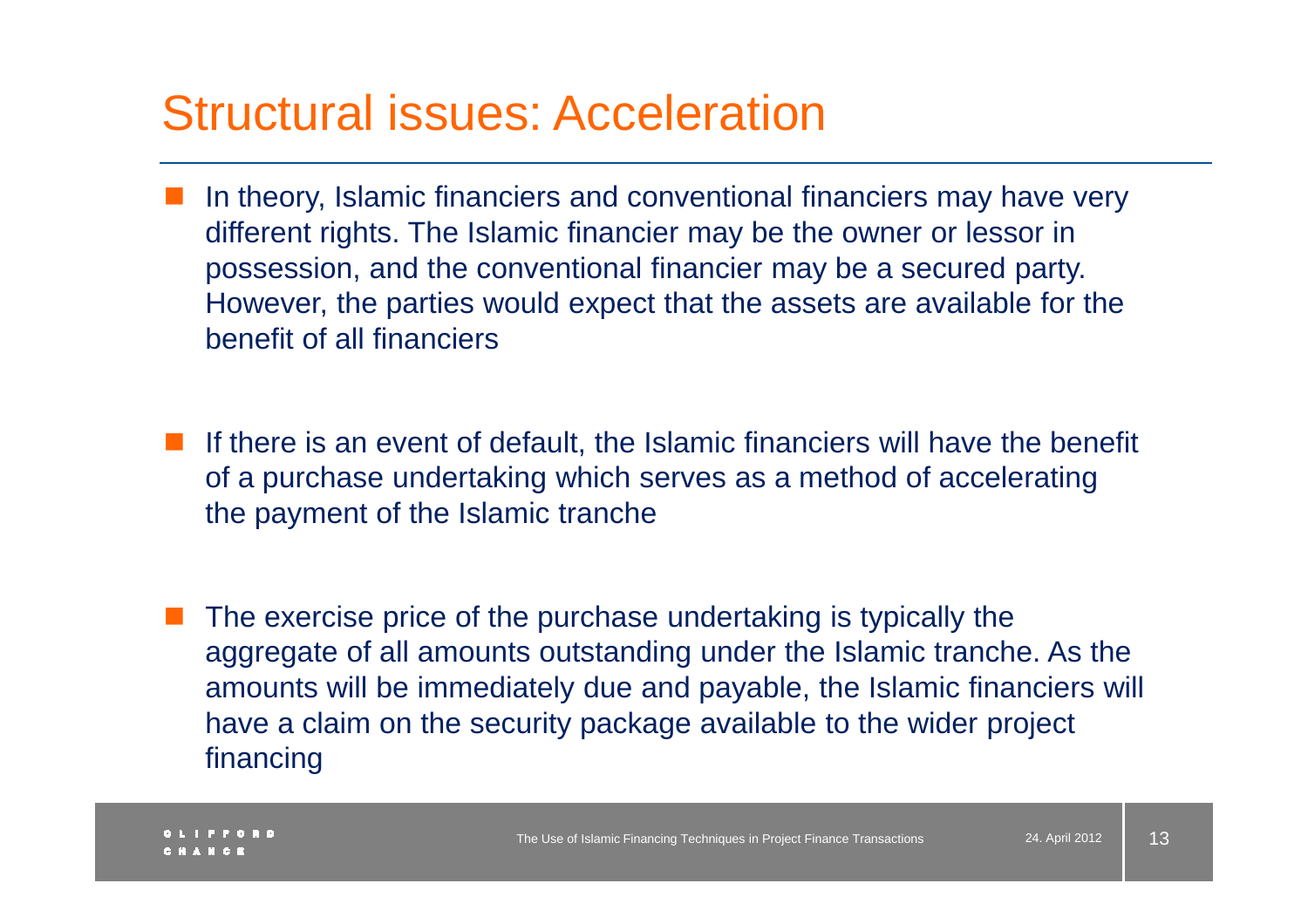#### Structural issues: Acceleration

- $\mathbb{R}^n$  The asset is not transferred until the Islamic debt has been satisfied in full
- It is important that the financiers party to the Islamic tranche are required to be party to an Intercreditor Agreement with the other Lenders to ensure that they do not have priority ahead of any conventional lender –– all Lenders *pro rata* and *pari passu*
- Certain financial institutions do not typically sign English law contracts and therefore enter into a separate undertaking agreement with the Intercreditor Agent and undertake to comply with the provisions of the Intercreditor Agreement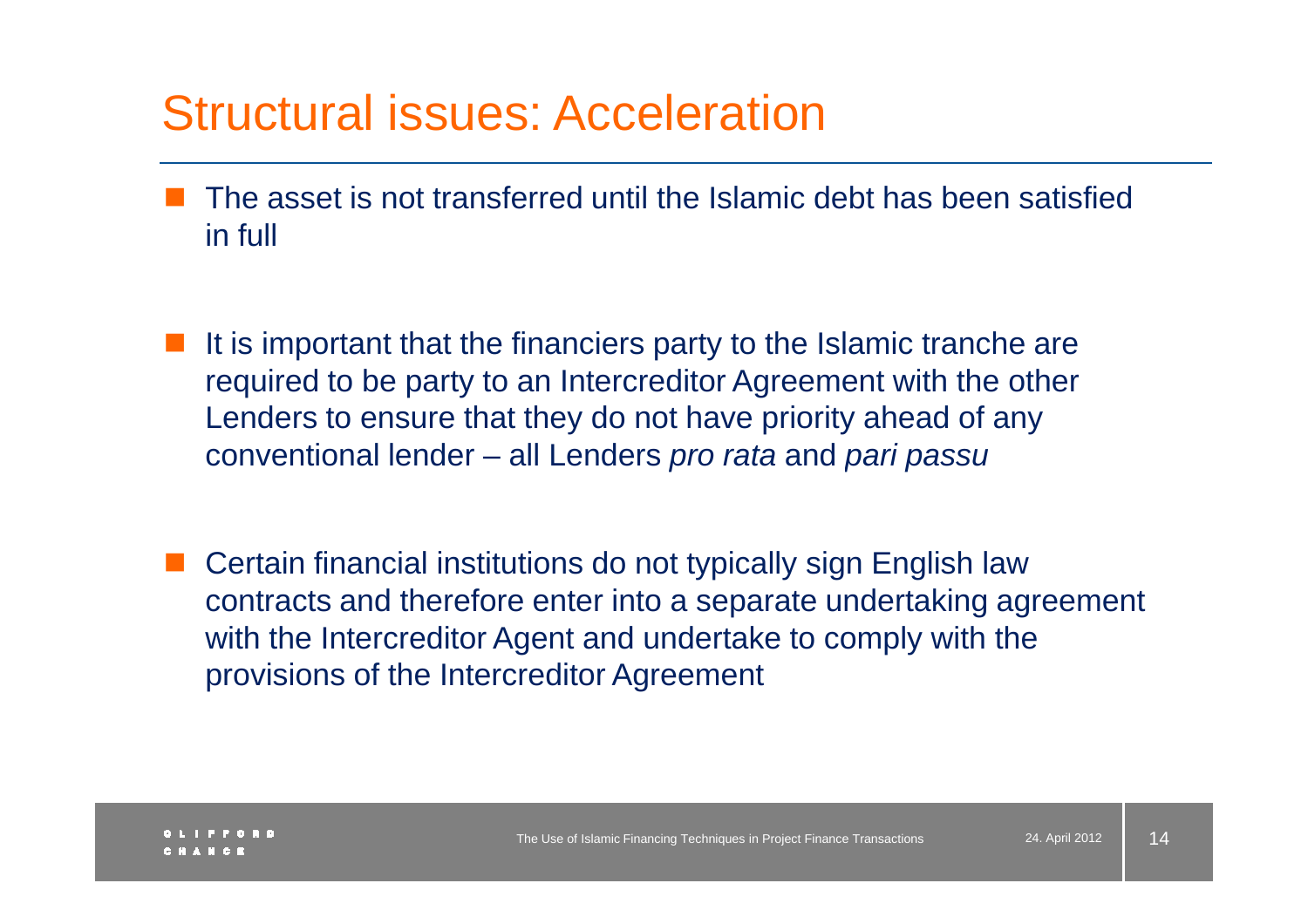#### Structural issues: Owner liabilities

- As owners of the assets, Islamic financiers have exposure to certain<br> risks and liabilities:
	- $\bullet$ third party liabilities, such as injury or death
	- $\bullet$ environmental damage
	- $\bullet$ operation and maintenance of the project assets
- $\mathbb{R}^3$  Commonly the Islamic financiers will enter into a service agency agreement with the project company under which the project company will perform these responsibilities and will be liable for any loss or damage suffered by the Islamic financiers for failing to do so
- Total Loss Sharia'h requires that lease arrangements be terminated with immediate effect – the purchase undertaking then becomes ineffective. Instead, the project company shall be appointed as service agent / provider to maintain insurance in respect of the full replacement value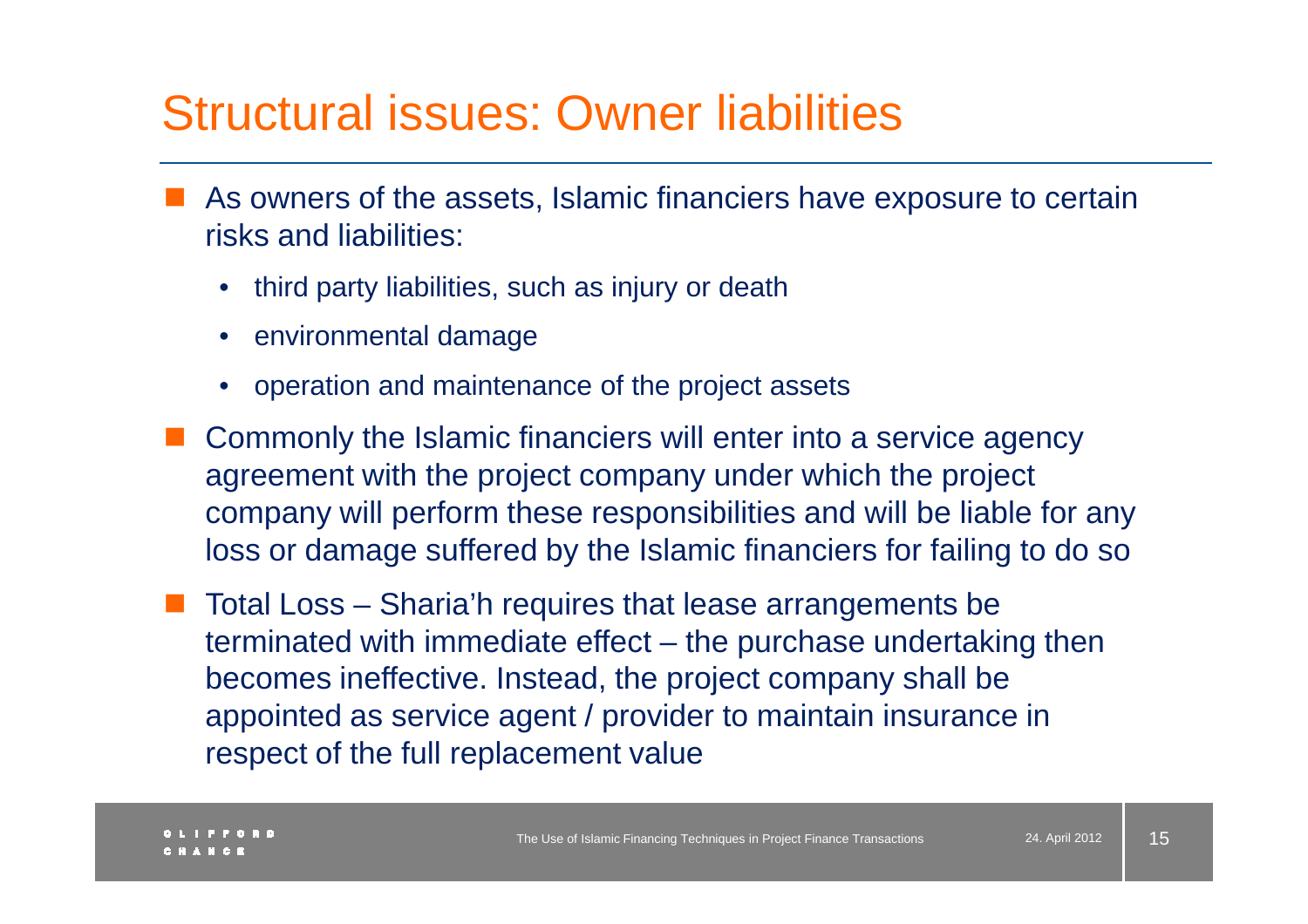- Forming the Special Purpose Vehicle as the leasing company (Islamic Asset Custodian)
	- Typically one or two of the Islamic financiers will act as shareholders in the SPV
	- •Mitigate some of the risks associated with Owner Liabilit y
	- $\bullet$ Overcome some foreign ownership restrictions
	- • Analysis would need to be conducted in each case to determine whether corporate veil of SPV could be pierced, so that the shareholders (i.e. Islamic financiers) would be held liable. Shareholders would expect to be indemnified by other Islamic financiers in any case
	- •Is there any additional legal risk resulting from the use of the SPV
	- •Timing for incorporation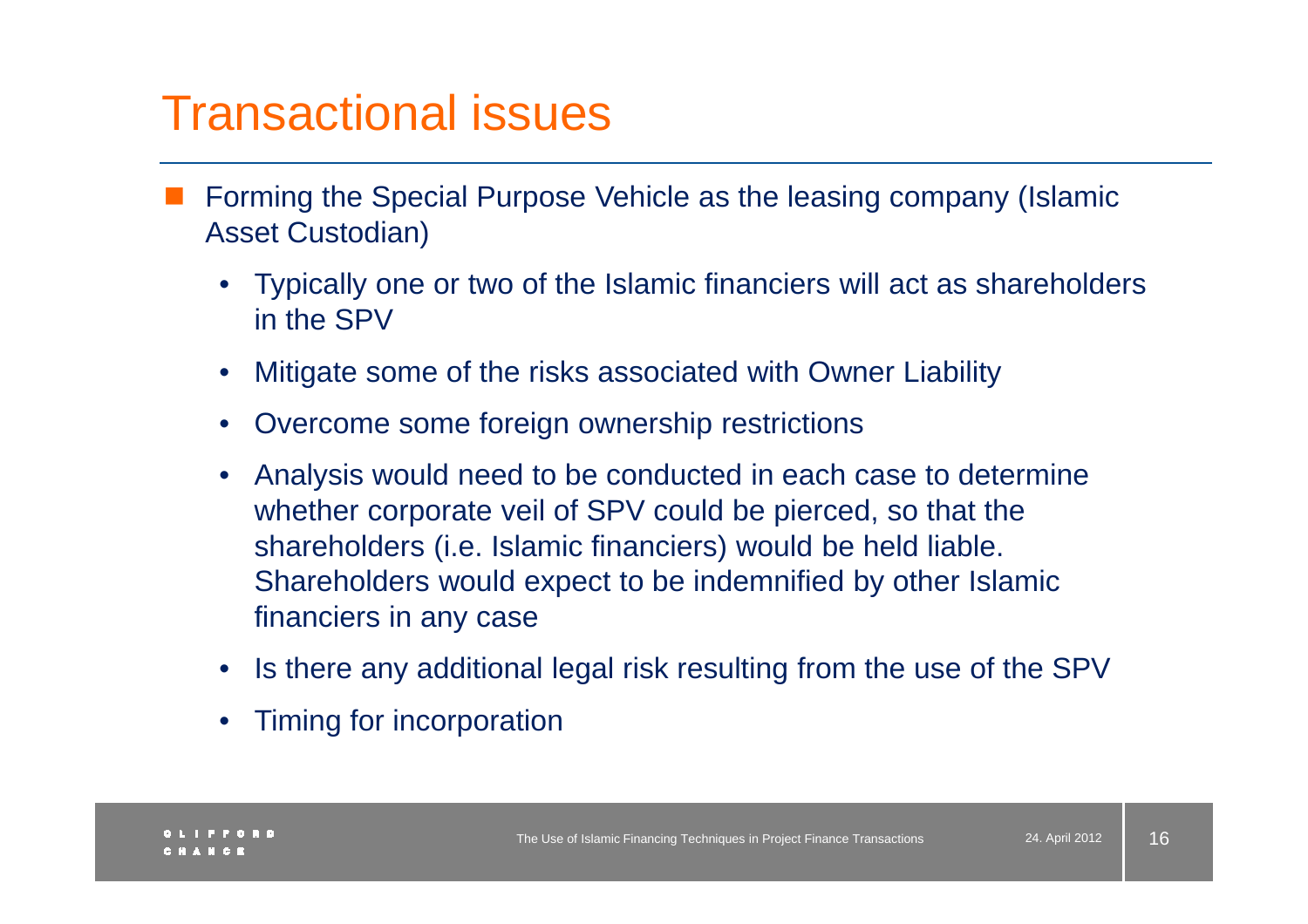#### $\mathbb{R}^n$ Sharia'h Committee

- An Islamic financial institution will have a Sharia'h board or committee to which is referred certain transactions to ensure that they conform to Sharia'h principles
- The Sharia'h committee decides what is permissible (lala) or forbidden (haram)
- Sharia'h committee issues a fatwa (legal opinion) as a condition to entering into the transaction
- The opinion of different religious scholars may differ there are four main "schools"
- Scholar input on the project financing timing and structural issues
- $\bullet$  One fatwa issued by lead bank or each bank to obtain its own fatwa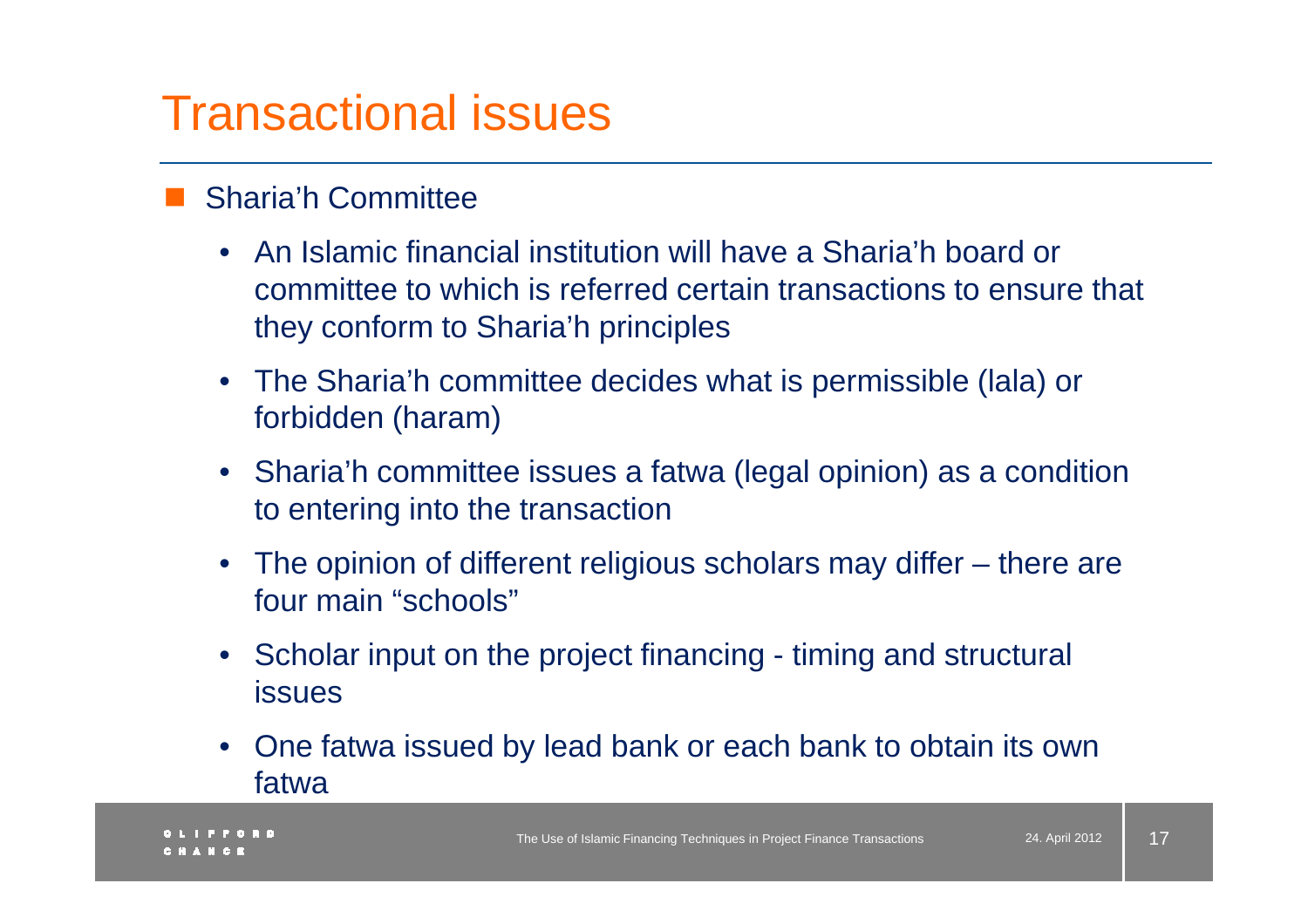- $\mathbb{R}^n$  Complexity of Documentation
	- • Document heavy and therefore more expensive eg. a procurement facility typically includes:
		- Investment agency agreement
		- Procurement agreement
		- $\mathcal{L}_{\mathcal{A}}$  , and the set of the set of the set of the set of the set of the set of the set of the set of the set of the set of the set of the set of the set of the set of the set of the set of the set of the set of th – Forward lease agreement
		- Service agency agreement
		- Purchase undertaking agreement
		- Sale undertaking agreement
	- No standardised documentation eg. such as LMA, although there is the Accounting and Auditing Organisation for Islamic Financial Institutions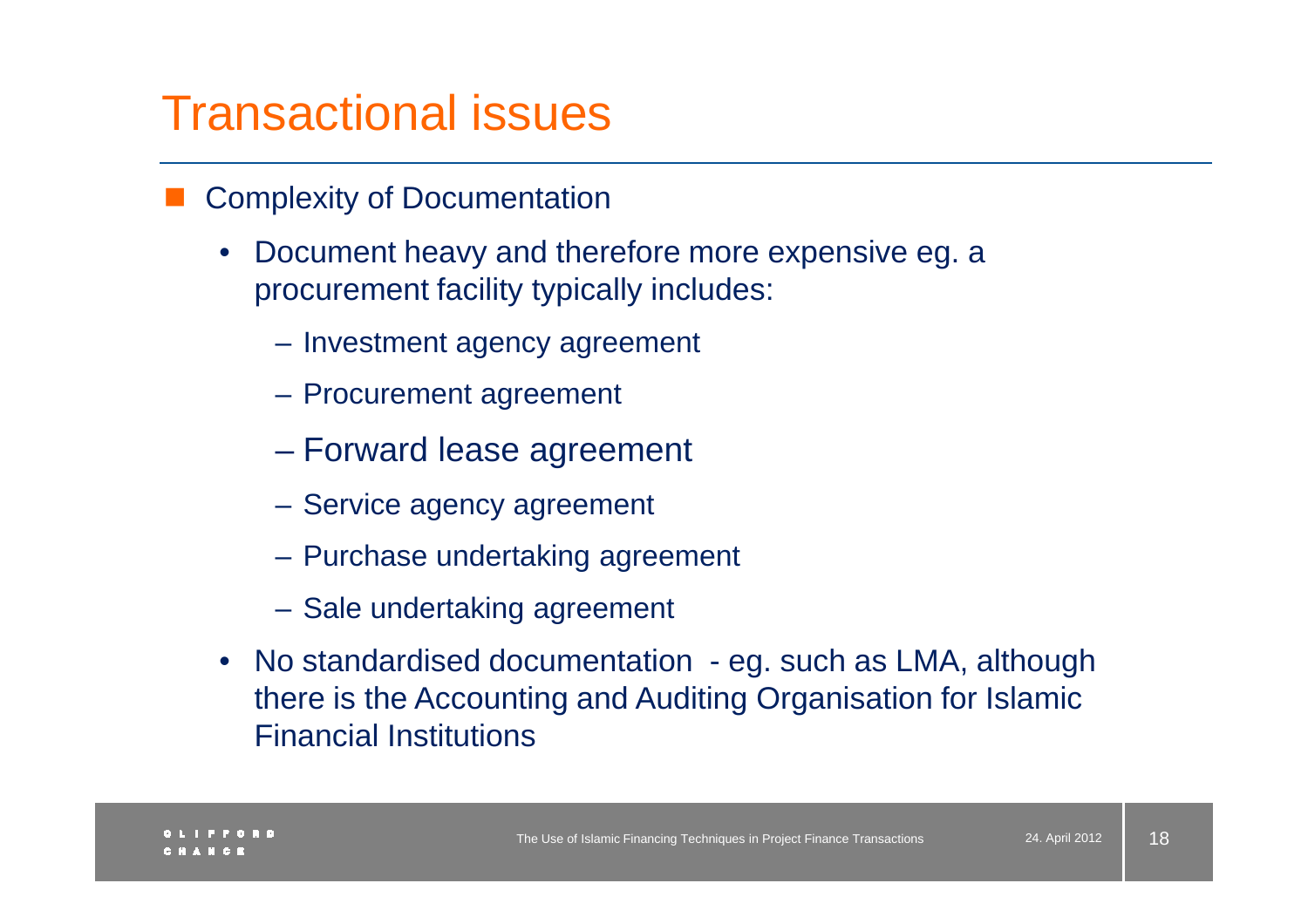- $\mathbb{R}^n$  Complexity of Documentation (cont'd)
	- A mechanism is required to establish the amount of the "investment" in the project by each Islamic financier – comparisons can then be made between loans and lease payments
	- The investment amount can be used in relation to agreeing scheduled payments, voting rights and allocation of funds if there is a shortfall on acceleration and termination of the financings
	- $\bullet$ Common Terms Agreement and Intercreditor Agreement (parties)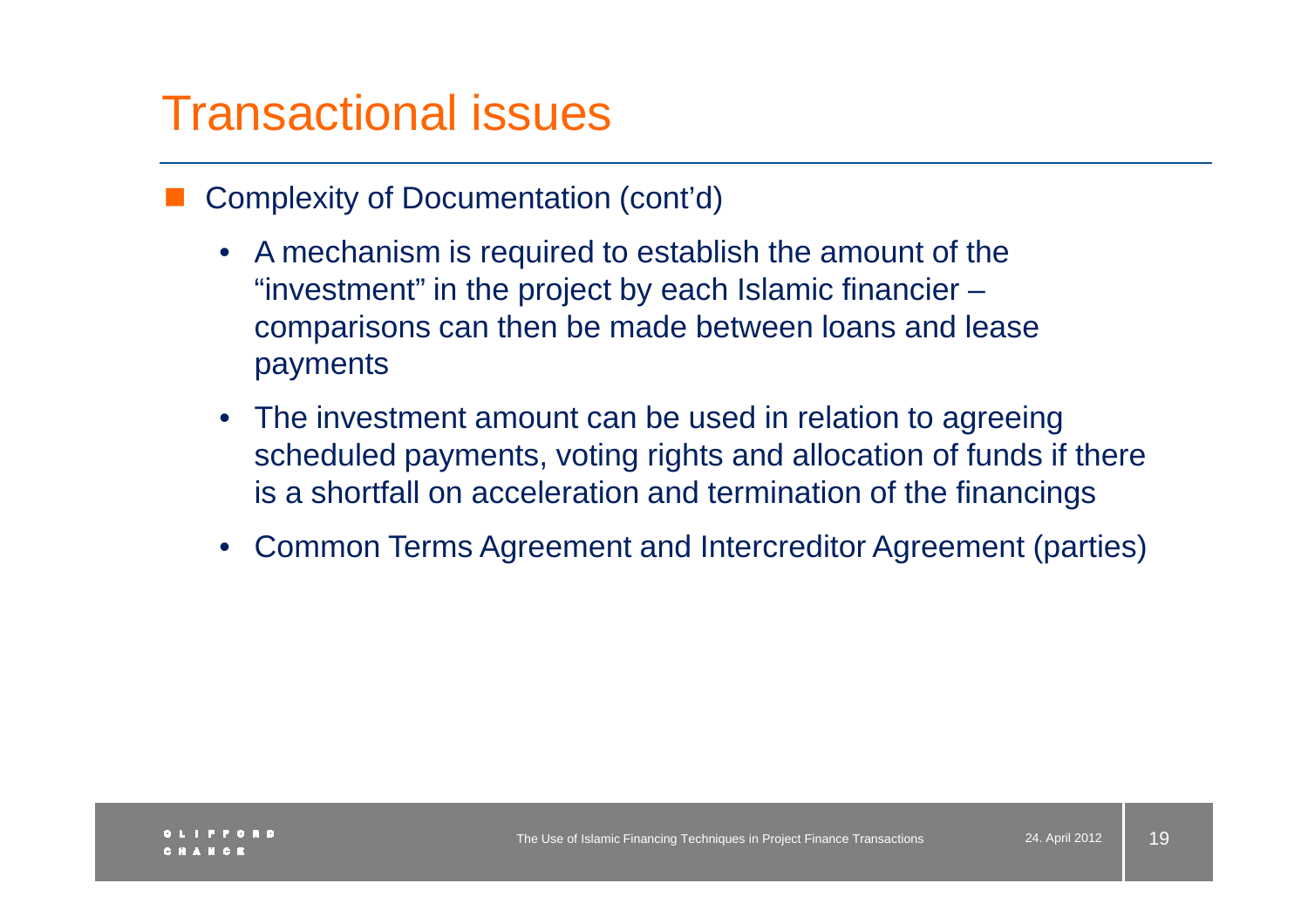- $\mathbb{R}^n$  Liberal vs. conservative Islamic tranches
	- $\bullet$  Islamic financiers or conventional financiers with an Islamic "window"
	- $\bullet$  Identifying the assets to be financed - undivided economic interest in the assets vs. specific assets
	- Pricing vs. liquidity
	- Ma'aden Aluminium Project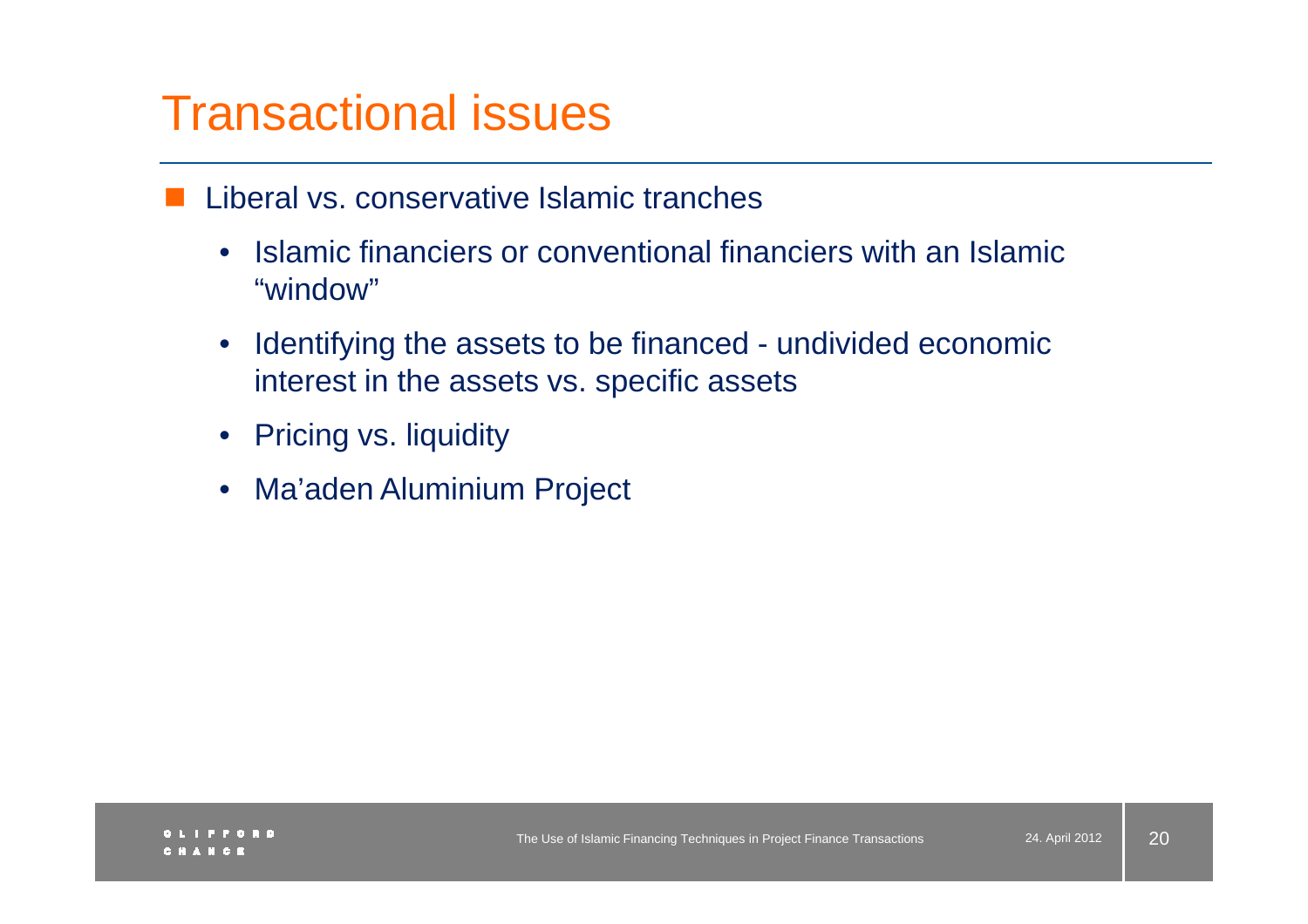## **Conclusion**

- $\mathbb{R}^n$ Mega Project financing transactions are on the rise
- The demand for new sources of investment is increasing
- The importance of Islamic financing to fund Projects is expected to continue to grow
- **Particular structural and transaction issues needs to be considered** and addressed in any multi-sourced financing which incorporates an Islamic financing tranche